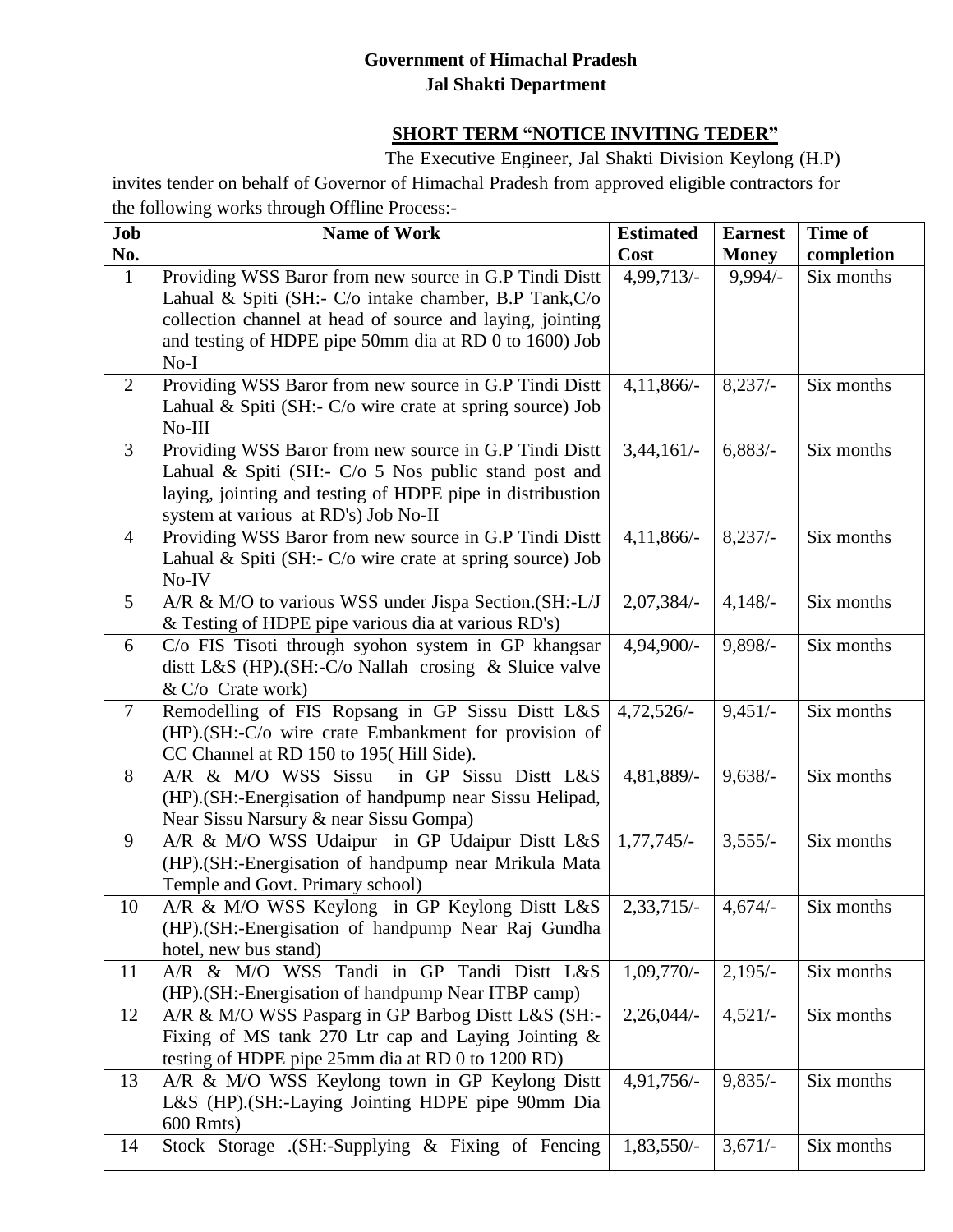|    | $pannel = 50 Nos)$                                                                                                                                                                                            |                         |            |            |
|----|---------------------------------------------------------------------------------------------------------------------------------------------------------------------------------------------------------------|-------------------------|------------|------------|
| 15 | Tapping additional source to WSS Urgosh in GP Tingret<br>Dist L&S (HP). (SH:-C/o crate work at various RD's)                                                                                                  | $3,76,280/-$            | $7,526/-$  | Six months |
| 16 | Special repair of FIS Lapchang Kardang in GP Kardang<br>Distt L&S (HP).(SH:-C/o R/Wall at RD 440 to 443, RD<br>560 to 562, 90 to 93 RD 580 to 582 and C/o Crate work<br>(with wire crate) Job-I               | 4,89,918/-              | $9,798/-$  | Six months |
| 17 | Special repair of FIS Lapchang Kardang in GP Kardang<br>Distt L&S (HP). (SH:- Providing, Laying, Jointing and<br>testing of HDPE pipe 110 mm dia at Rd 2800 to 3500 and<br>225 mm dia at various Rd's) Job-II | 2,86,313/               | $5,726/-$  | Six months |
| 18 | Special repair of FIS Lapchang Kardang in GP Kardang<br>Distt L&S (HP).(SH:- C/o removal of slips at various<br>Rds) Job-III                                                                                  | $4,64,697/-$            | $9,294/-$  | Six months |
| 19 | Providing WSS Pyaso from Peukar nallah (Samdo) in GP<br>Barbog Distt L&S (HP).(SH:-P/L/J & Testing HDPE pipe<br>32mm dia at various RD's and C/o wire crate to protect<br>the HDPE pipe at various Rd's)      | 4,99,035/-              | $9,981/-$  | Six months |
| 20 | Augumentation of WSS Goharma in GP Goharma Distt<br>L&S (HP). (SH:-C/o R/Wall to protect the Storage tank).                                                                                                   | 3,36,149/               | 6,723/     | Six months |
| 21 | Remodelling of FIS Karpet in GP Chimret Distt L&S<br>(HP).(SH:-C/o crate work at head of the source for<br>protection of source)                                                                              | $4,95,155/-$            | $9,903/-$  | Six months |
| 22 | A/R & M/O rain damages to FIS Tailing in GP Koksar<br>Dist L&S (HP). $(SH: C/O)$ R/Wall at RD 95 to 122 to<br>protect the HDPE pipe 225mm dia). Job-II                                                        | 4,79,899/-              | $9,598/-$  | Six months |
| 23 | A/R & M/O rain damages to FIS Koksar in GP Koksar<br>Dist L&S (HP). (SH:- C/o Retaining wall at Rd 230 to<br>240 & 260 to 267).                                                                               | 4,97,956/-              | $9,959/-$  | Six months |
| 24 | A/R & M/O rain damages to FIS Koksar in GP Koksar<br>Dist L&S (HP). (SH:- C/o Retaining wall at Rd 280 to<br>290 and 267 to 274)                                                                              | 4,92,956/-              | $9,859/$ - | Six months |
| 25 | A/R & M/O rain damages to FIS Tailing in GP Koksar<br>Dist L&S (HP). $(SH: C/O B / wall$ at Rd 35 to 65 to<br>protect the HDPE pipe 225mm dia) Job-I                                                          | $4,90,725/-$            | $9,815/-$  | Six months |
| 26 | A/R & M/O rain damages to FIS Kharchod I n GP Koksar<br>Dist L&S (HP). (SH:- $C/O$ CC Wall at RD 0 to 15, $C/O$ B/<br>wall at Rd 90 to 110 and providing of CC linning at<br>Kuhal at Rd 0 to 15).            | 4,56,778/-              | $9,136/-$  | Six months |
| 27 | A/R & M/O rain damages to FIS Halkun in GP Gondhla<br>Dist L&S (HP). (SH:- $C/O$ R/Wall at Rd 150 to 165 &<br>B/wall at Rd $310$ to 323 & Removal of slips at RD 700)                                         | 4,21,858/-              | 8,437/     | Six months |
| 28 | A/R & M/O rain damages to FIS Halkun in GP Gondhla<br>Dist L&S (HP). $(SH: C/O \ R/Wall$ at Rd 30 to 40 & RD<br>60 to 75)                                                                                     | $4,93,791$ <sup>-</sup> | $9,876/-$  | Six months |
| 29 | A/R & M/O rain damages to FIS Kharchod in GP Koksar<br>Dist L&S (HP). $(SH: C/O \ R/Wall$ at rd 45 TO 65 to<br>protect the Kuhal)                                                                             | $4,97,122/-$            | $9,942/-$  | Six months |
| 30 | Augumentation of WSS Jhooling in GP Thirot Distt L&S<br>(HP).(SH:-C/o R/wall at RD 700 to 710, C/o Breast wall<br>to protect the storage tank 5000 ltr cap. At Jhooling-I and                                 | 4,23,592/-              | $8,472/-$  | Six months |